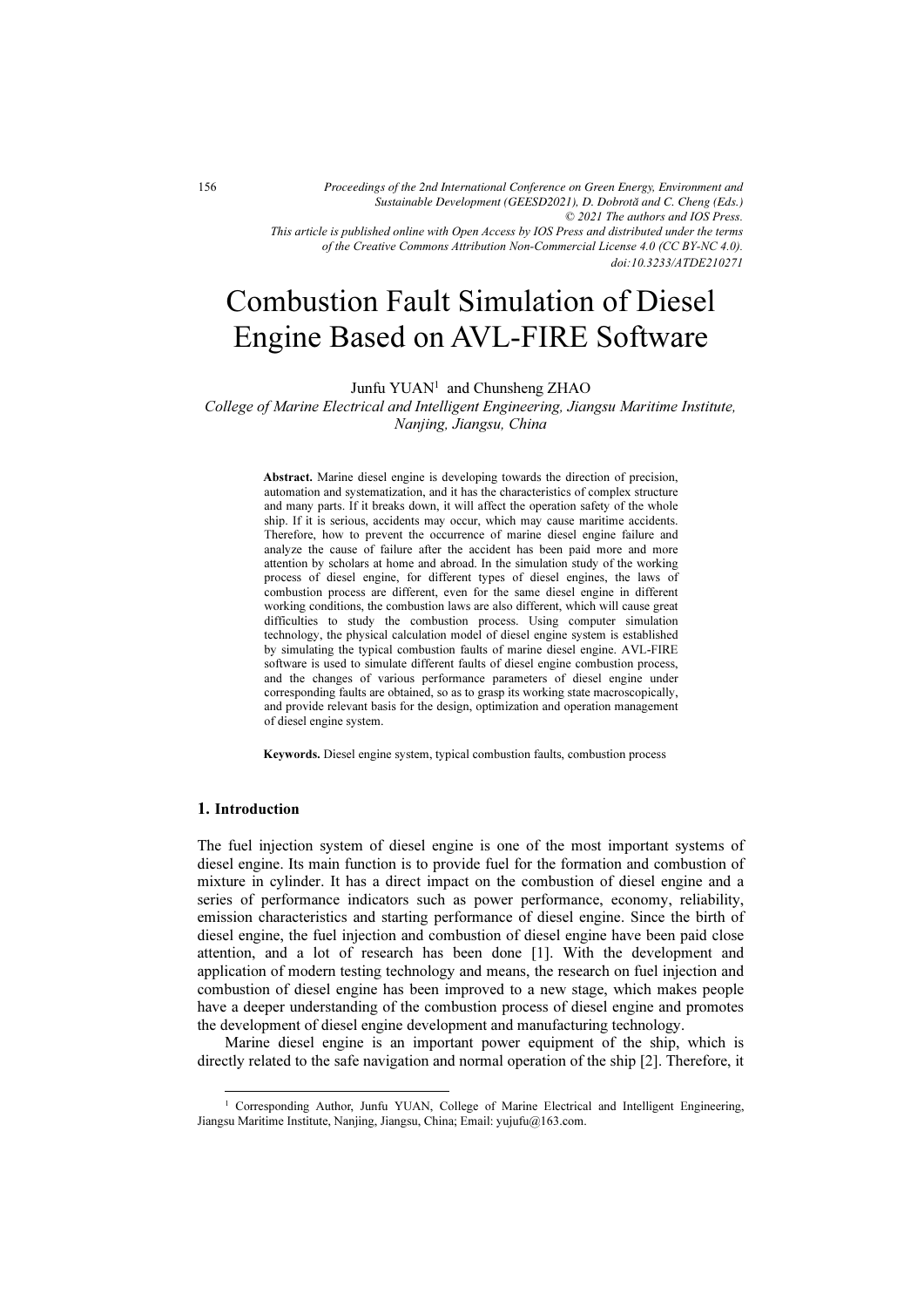is necessary to correctly understand the structure, principle and performance characteristics of marine diesel engine, so as to lay a good foundation for the correct disassembly and operation of marine diesel engine.

## 2. Calculation Hypothesis and Model Establishment of Thermal Process of Diesel Engine

## 2.1. Relevant Theory

When the piston is close to the top dead center, the fuel injection system injects the fuel into the cylinder with high pressure in a very short time to realize the mixing and combustion of fuel and air. Therefore, whether in the manufacturing and adjustment accuracy [3], or in the matching with the whole machine, the requirements of the fuel injection system are very strict. In order to ensure the diesel engine in power, economy, emissions and noise to achieve excellent performance.

The process of fuel injection is a complex physical process. In the process of injection, the physical process in the high-pressure system from the fuel pump outlet valve to the injector needle valve is affected by the compressibility of the fuel, the elasticity of the high-pressure fuel pipe, the throttling of the system and the inertia of the fuel movement. These factors cause time delay and pressure fluctuation in the process of fuel injection, and then affect the quality of fuel injection.

#### 2.2. Model Development

This paper uses MAN B&W 6S50MC diesel engine block system arrangement and AVL-FIRE software to establish the calculation model of diesel engine working process (figure 1). Without affecting the simulation effect, in order to facilitate the calculation, the components with weak influence on the performance of diesel engine are properly simplified [4].



Figure 1. Calculation model of combustion process of diesel engine.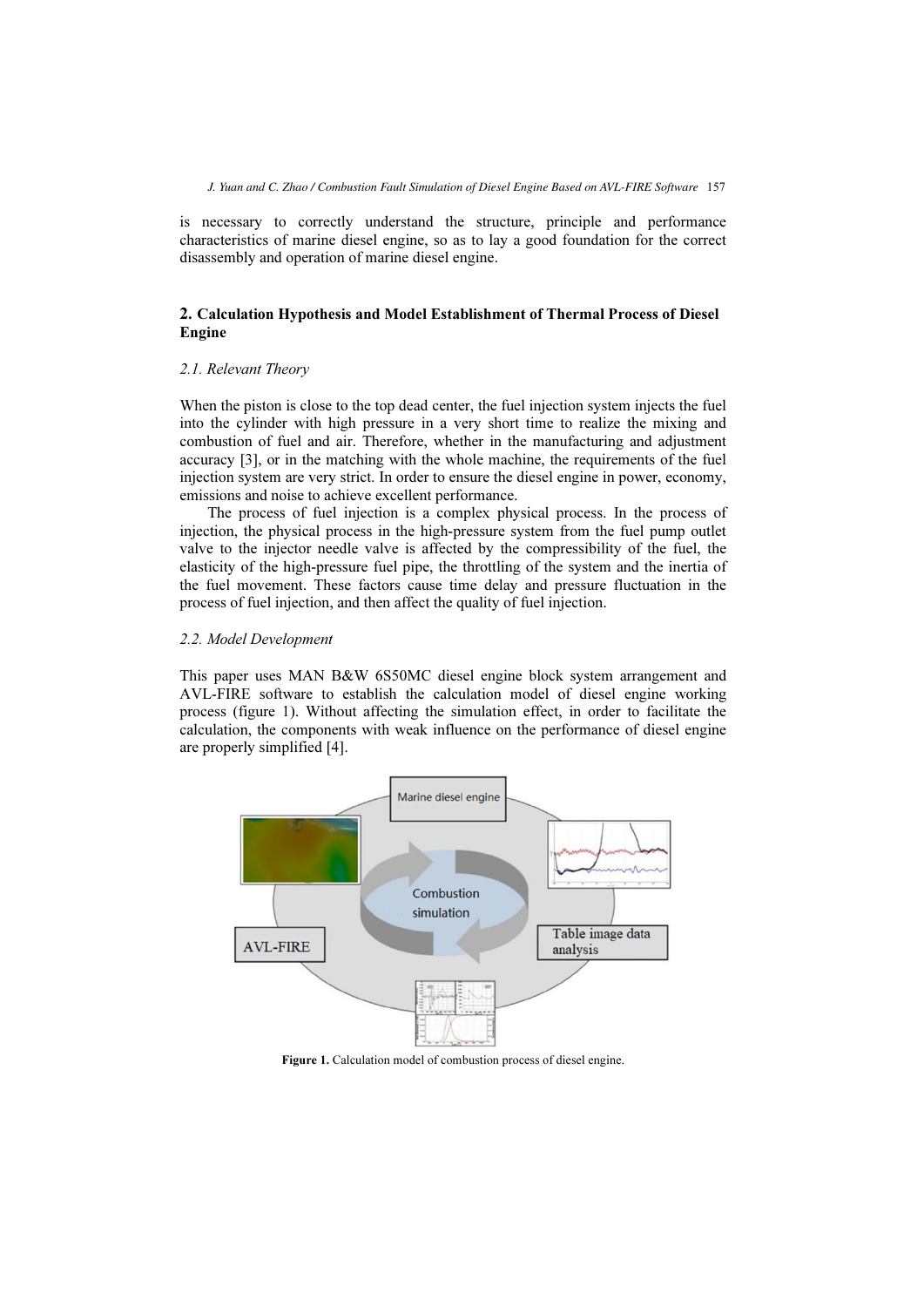#### 3. Diesel Engine Fault Simulation

### 3.1. Oil Supply Law of Diesel Engine

The fuel supply law can be calculated according to the geometric parameters of the fuel injection pump, and the fuel injection law is determined by the geometric parameters of the fuel injection system and the hydraulic characteristics of the fuel under high pressure. There is a certain internal relationship between them. The fuel injection law is affected by the fuel supply law. The starting point of the fuel injection is later than the starting point of the fuel injection, and the fuel injection duration is longer than the fuel supply duration, The peak value of injection rate is less than that of injection rate [5].

In a multi cylinder diesel engine, due to the difference of the clearance between the plunger couple of the injection pump, the needle valve couple of the injector and the diameter of the injection hole, as well as the difference of the installation clearance of the adjusting rod of the oil pump, the fuel supply of each cylinder of the marine main diesel engine is significantly uneven at low speed (low load). In serious cases, individual cylinder can not be ignited, which makes the speed unstable, and even stops automatically.

In the diesel engine, the process of injecting fuel into the cylinder under high pressure and dispersing it into small and small droplets is called fuel spray or atomization (table 1). Its purpose is to greatly increase the surface area of fuel evaporation, so as to accelerate the heat absorption and gasification process of fuel, and then accelerate the mixing of fuel and air (figure 1).

| <b>Indicators power</b>                        |                  | Effective Effective | Fuel<br>consumption<br>rate<br>$(g/kw^*h)$ | <b>Indicator Exhaust</b> |                                                           | Fuel delivery (ml/weeks)       |        |
|------------------------------------------------|------------------|---------------------|--------------------------------------------|--------------------------|-----------------------------------------------------------|--------------------------------|--------|
|                                                | (KW)             | torque<br>(NM)      |                                            | (MP)                     | pressure temperature in front<br>of turbine $(^{\circ}C)$ | Single cylinder Total cylinder |        |
| Normal                                         | 9 302.18 709 493 |                     | - 186.36                                   | 1.567                    | 697.7                                                     | 37.03                          | 223.62 |
| A cylinder 7 805.08 592 261 183.48<br>shutdown |                  |                     |                                            | 1.612                    | 675.9                                                     | 38.21                          | 185.67 |
| Difference 17.4<br>(%)                         |                  | 17.6                | 0.76                                       | 15.98                    | 79                                                        |                                | 13.7   |

Table 1. Comparison of failure parameters of single cylinder oil stopping.

The scientific maintenance and management of the fuel injection system can extend the service life of the fuel injection equipment, reduce the probability of failure, ensure good fuel injection law and heat release law, and make the diesel engine run smoothly and efficiently [6]. The maximum pressure value in the cylinder of diesel engine is the pressure value of compression end point (figure 2).

When cylinder 2 stops running and the diesel engine continues, the maximum combustion temperature in the cylinder decreased significantly [7] (figures 3 and 4). To ensure the reliability of the diesel engine. When the single cylinder of the diesel engine fails and has to stall, the diesel engine should be slowed down; Except in exceptional circumstances, it is forbidden to work continuously for a long time after single cylinder flameout of diesel engine.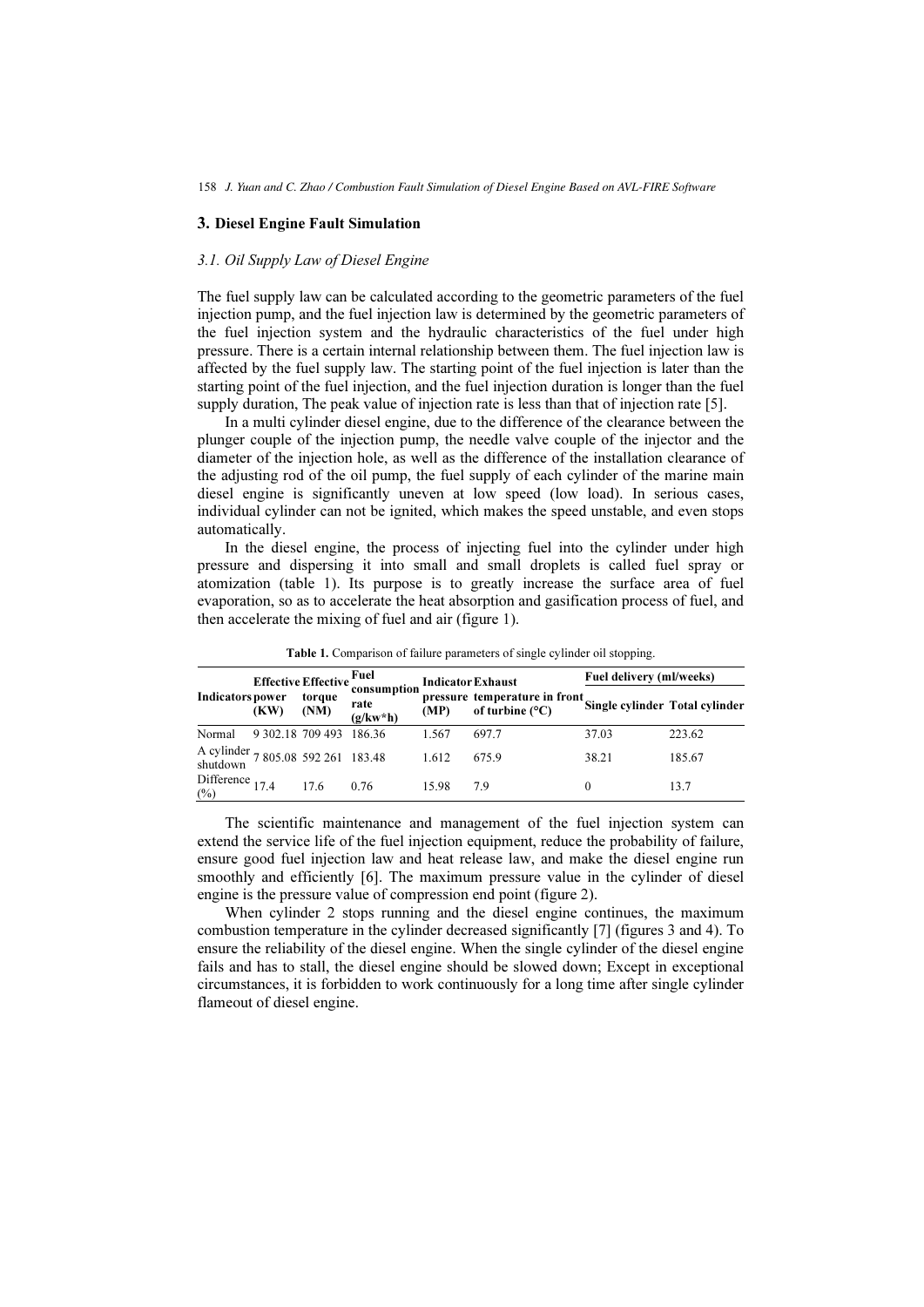

Figure 2. Pressure history for the gas exchange simulation.





Figure 3. Comparison curve of total pressure in single cylinder before and after stopping oil.

Figure 4. The oil gas mixing exchange simulation results.

### 3.2. Diesel Fuel System Fault

The fuel injection equipment needs to be disassembled and tested in time to find out the hidden dangers and defects and eliminate them in time. Pay attention to cleaning during disassembly and inspection. Only light diesel oil is allowed to be used for cleaning, and cotton yarn is not allowed to be used for wiping. When reassembling, pay attention to the correct positioning, the combination of each sealing surface, and the relevant assembly marks [8].

During standby, the oil pump of each cylinder should be manually pumped one by one to lubricate the plunger couple and observe the flexibility of the plunger and its related moving parts. In addition, it is necessary to check the accuracy and reliability of the action of the fuel regulating mechanism of the fuel injection pump.

After a long-term shutdown or after the fuel injection equipment is disassembled, inspected and reassembled, pay attention to the venting of the fuel injection equipment and fuel system. There shall be no fuel leakage in the fuel injection equipment.

In this paper, AVL-FIRE software is used to simulate the changes of diesel engine performance parameters caused by relevant faults by changing exhaust valve timing. If the opening and closing value of the exhaust valve of diesel engine No. 2 cylinder is set to the following four cases: the normal state is set to  $110^{\circ}$  the crankshaft angle is opened, 274° Crankshaft angle closed; A slight fault condition set to 114° crank angle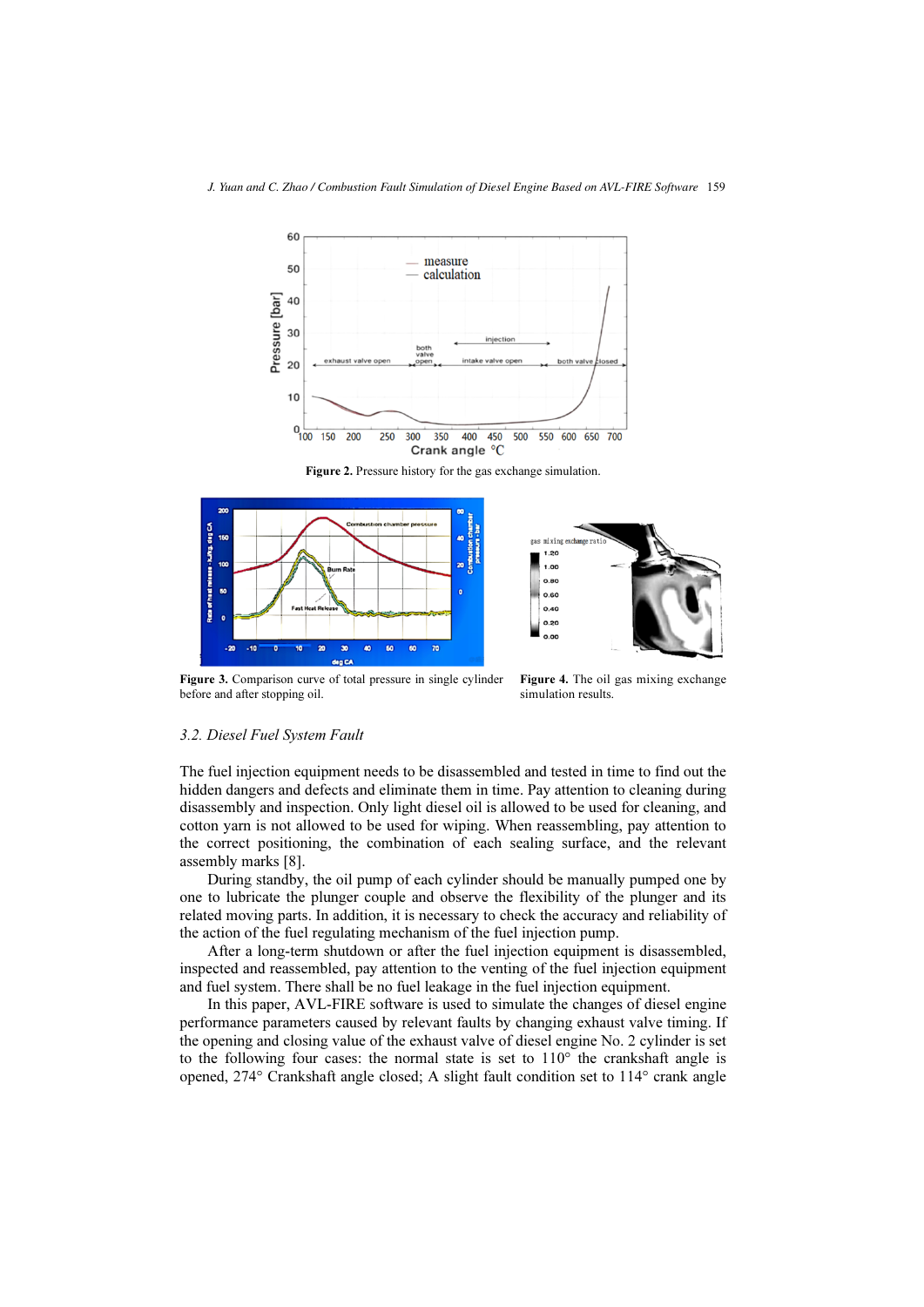open, 270° Crankshaft angle closed; A medium fault state of 118° crank angle open, 266° Crankshaft angle closed; A serious failure condition of 122° crank angle open, 262° Crankshaft corner closed [7] (table 2).

| Exhaust<br>valve<br>switch<br>setting | Exhaust<br>valve timing<br>(duration<br>angle) $(^{\circ}C)$ | Effective<br>power<br>(kW) | <b>Effective fuel</b><br>consumption<br>rate $(g/kW \cdot h)$ | Average<br>indicator<br>pressure<br>(MPa) | Cylinder<br>exhaust<br>temperature efficiency<br>(K) | <b>Scavenging Scavenging</b> | coefficient |
|---------------------------------------|--------------------------------------------------------------|----------------------------|---------------------------------------------------------------|-------------------------------------------|------------------------------------------------------|------------------------------|-------------|
| Normal                                | 113-268                                                      | 9468                       | 178.12                                                        | 1.861                                     | 532                                                  | 0.889                        | 1.38        |
| Slight                                | 116-275                                                      | 9 2 3 6                    | 181.65                                                        | 1.896                                     | 541                                                  | 0.875                        | 1.37        |
| Serious                               | 121-271                                                      | 8628                       | 196.86                                                        | 1.789                                     | 785                                                  | 0.778                        | 1.42        |

Table 2. Exhaust timing fault parameters.

The change of exhaust timing of No.2 cylinder of diesel engine has little effect on the medium pressure in the cylinder [9] (figure 5), but the change of temperature in the cylinder is more significant, and with the decrease of the continuous angle of exhaust, the temperature in the cylinder increases gradually. When the diesel engine is used as the main engine of the ship, it works with the propeller. For a given diesel engine, a suitable propeller must be selected (figure 6). The proper matching of diesel engine and propeller should not only make full use of the power of diesel engine, but also ensure that the power of diesel engine does not exceed the allowable range within the whole operating speed range [10]. In this way, the diesel engine can give full play to its function and obtain high economy, reliability and long service life.



Figure 5. Comparison curve of total pressure in two more cylinder before and after stopping oil.



Figure 6. The oil gas mixing exchange simulation results.

#### 4. Conclusion

The simulation results of diesel engine combustion process can be used for reference, which verifies the effectiveness of the simulation model. If the simulation model can be modularized, the simulation results can be quickly analyzed, and the correct simulation results can be quickly obtained, which makes the simulation more convenient.

#### References

[1] Zeng Q, Huang L, Jin J, Sang X, Wei P and Qin C 2021 Simulation study on correlation between typical faults and combustion parameters of diesel engine Diesel Engine 43 (01) 19-25. (in Chinese)